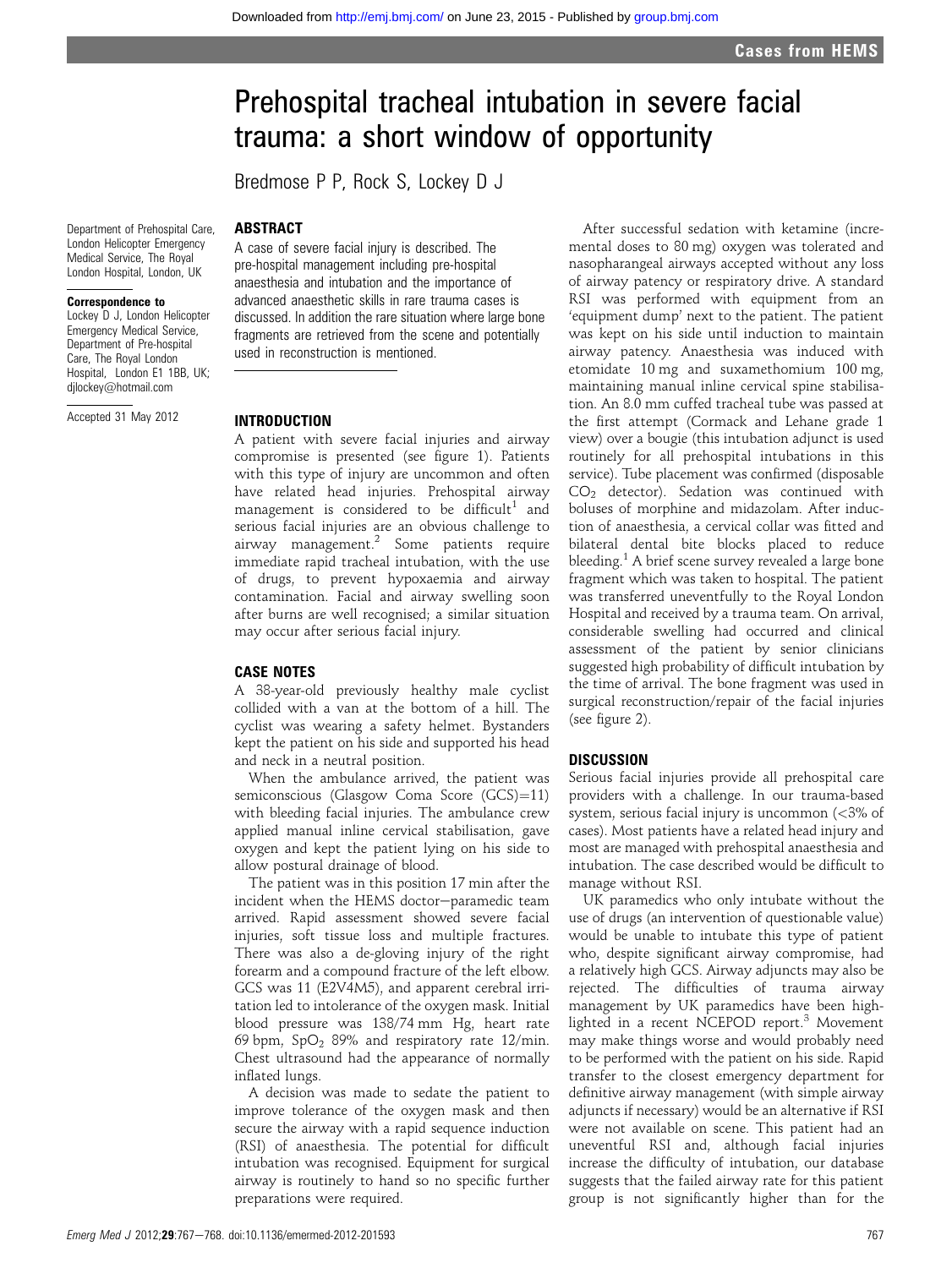## Cases from HEMS



Figure 1 Severe facial injuries after intubation on scene. Figure 2 After hospital discharge.

trauma group as a whole. We believe that a straightforward, well practised RSI algorithm contributes to a high success rate. Sedation to achieve pre-oxygenation and safe RSI is rarely discussed. It is often used in our practice and, although we are ready to perform immediate RSI in the event of deterioration, this is seldom necessary. Some may think that ketamine may increase agitation and midazolam is available as an alternative. Keeping a trauma patient in a position with postural drainage is a well-recognised technique, which was used in this case. Early swelling after severe soft tissue injury is less well recognised than in burns but can reduce the time for easy intubation. Scene assessment is a fundamental skill in prehospital care but it rarely results in the retrieval of useful tissue as seen in this case.

This type of case is uncommon but illustrates a situation where physicians with anaesthetic skills are important.



**Contributors** The authors contributed equally to the drafting of this paper.

Competing interests None.

**Patient consent Obtained.** 

Provenance and peer review Commissioned; internally peer reviewed.

#### **REFERENCES**

- 1. **Dunham CM,** Barraco RD, Clark DE, et al; EAST Practice Management Guidelines Work Group. Guidelines for emergency tracheal intubation immediately after traumatic injury. J Trauma 2003;55:162-79.
- 2. **Combes X,** Jabre P, Jbeili C, et al. Prehospital standardization of medical airway management: incidence and risk factors of difficult intubation. Acad Emerg Med 2006;13:828-34.
- 3. Trauma: Who Cares? A Report of the National Confidential Enquiry into Patient Outcome and Death. 2007. http://www.ncepod.org.uk/2007b.htm